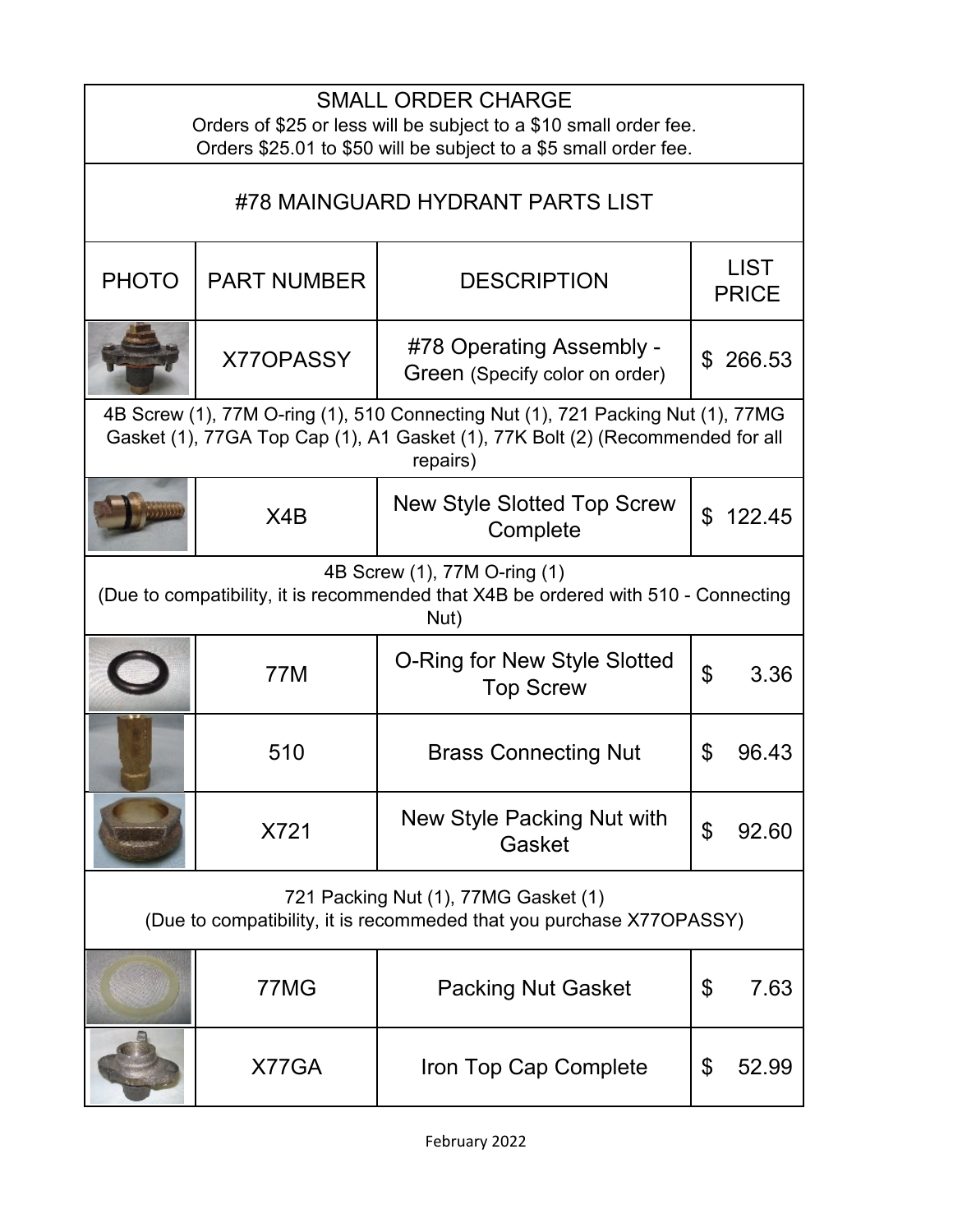| 77GA Top Cap (1), A1 Gasket (1), 77K Bolt (2)<br>(Due to compatibility, it is recommended that you purchase X77OPASSY) |                |                                                                       |    |          |
|------------------------------------------------------------------------------------------------------------------------|----------------|-----------------------------------------------------------------------|----|----------|
|                                                                                                                        | A <sub>1</sub> | <b>Top Cap Gasket</b>                                                 | \$ | 5.42     |
|                                                                                                                        | 77K            | Top Cap Bolts<br>(requires 2 per cap)                                 | \$ | 3.11     |
|                                                                                                                        | 77F            | <b>Iron Neck</b>                                                      | \$ | 21.04    |
|                                                                                                                        | 77H            | <b>Locking Cover</b><br>(Green for #78 - Specify color on<br>order)   | \$ | 39.97    |
|                                                                                                                        | 78A            | 2" 45 Degree Elbow                                                    | \$ | 38.45    |
|                                                                                                                        | <b>X601A</b>   | <b>Brass Nozzle with Gasket</b><br>2 1/2" NST                         |    | \$122.05 |
| 601A Nozzle (1), 669 Gasket (1)                                                                                        |                |                                                                       |    |          |
|                                                                                                                        | 669            | Gasket for 601A Nozzle                                                | \$ | 6.67     |
|                                                                                                                        | <b>X592C</b>   | <b>Nozzle Cap Complete</b><br>2 1/2" NST                              | \$ | 89.30    |
| 592-C Side Cap (1), A16 Gasket (2), 595 Chain Assembly (1)                                                             |                |                                                                       |    |          |
|                                                                                                                        | A16            | <b>Nozzle Cap Gasket</b><br>(requires 2 per cap)                      | \$ | 8.42     |
|                                                                                                                        | 2P             | <b>Stand Pipe</b><br>(price per foot)<br>(measure exactly end to end) | \$ | 34.00    |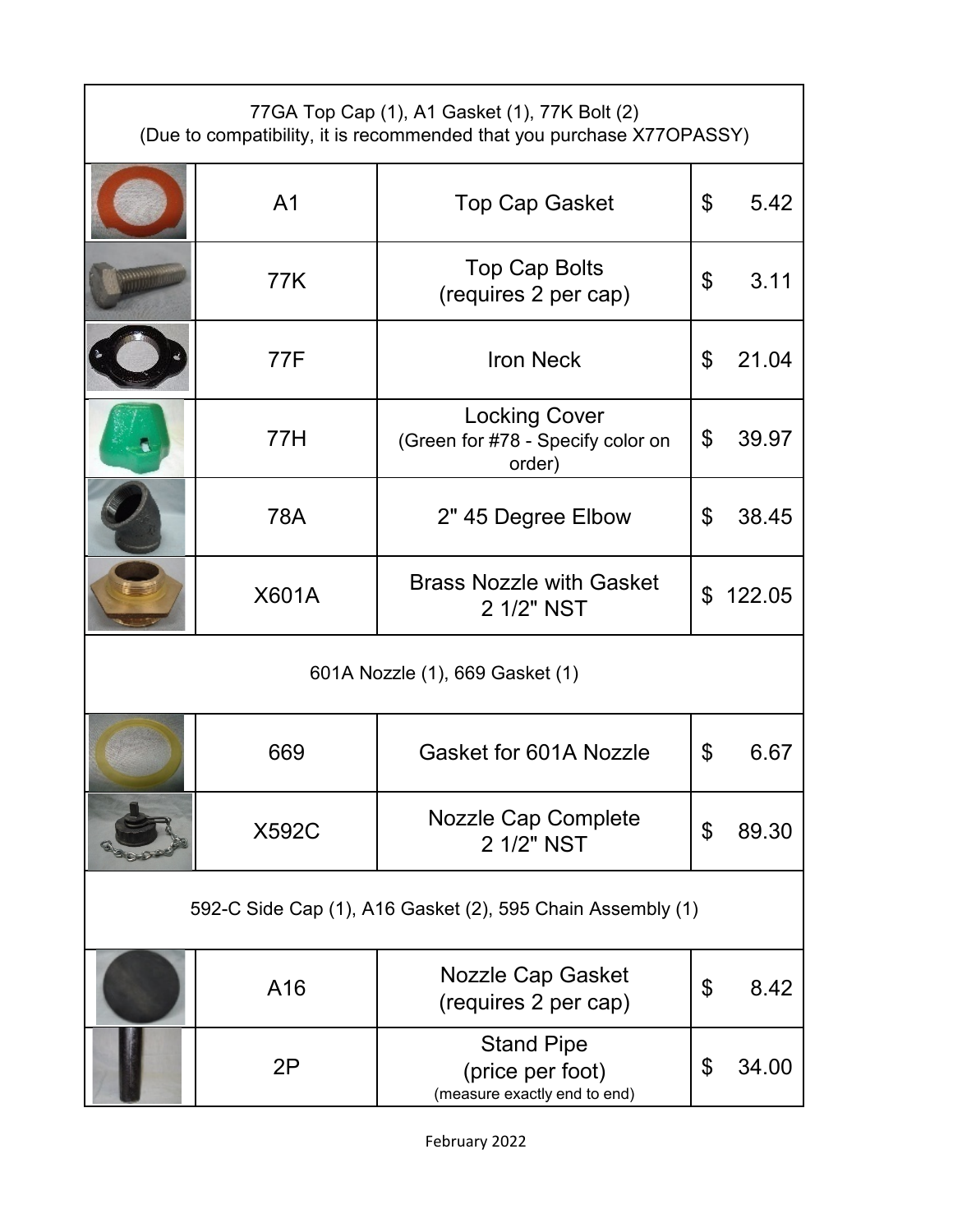|                                                                                    | 3/4GAL             | <b>Operating Rod</b><br>(price per foot)<br>(measure exactly end to end) | \$<br>16.00                 |  |
|------------------------------------------------------------------------------------|--------------------|--------------------------------------------------------------------------|-----------------------------|--|
|                                                                                    | X77L               | <b>Plunger Complete</b>                                                  | 103.25<br>\$                |  |
| 77L Plunger (1), 77D O-ring (2), 77I Seat Washer (1), 77W Washer (1), 77C Bolt (1) |                    |                                                                          |                             |  |
|                                                                                    | X77RK              | <b>Repair Kit</b>                                                        | $\mathfrak{L}$<br>29.36     |  |
| 77D O-ring (2), 77I Seat Washer (1), 77W Washer (1)                                |                    |                                                                          |                             |  |
|                                                                                    | 77D                | <b>Plunger O-Rings</b><br>(requires 2 per plunger)                       | \$<br>14.29                 |  |
|                                                                                    | <b>771</b>         | <b>Seat Washer</b>                                                       | 6.18<br>\$                  |  |
|                                                                                    | 77J                | <b>Brass Valve</b><br>2" Vertical                                        | \$312.73                    |  |
| #78 MAINGUARD HYDRANT OPTIONS PARTS LIST                                           |                    |                                                                          |                             |  |
| <b>PHOTO</b>                                                                       | <b>PART NUMBER</b> | <b>DESCRIPTION</b>                                                       | <b>LIST</b><br><b>PRICE</b> |  |
|                                                                                    | <b>79V</b>         | <b>Brass Valve</b><br>2" Horizontal                                      | 408.50<br>\$                |  |
|                                                                                    | 79W-IRON           | <b>Iron Valve</b><br>2" MJ 90 Degree                                     | 135.60<br>\$                |  |
|                                                                                    | X707               | 2" MJ Brass Adapter                                                      | \$324.00                    |  |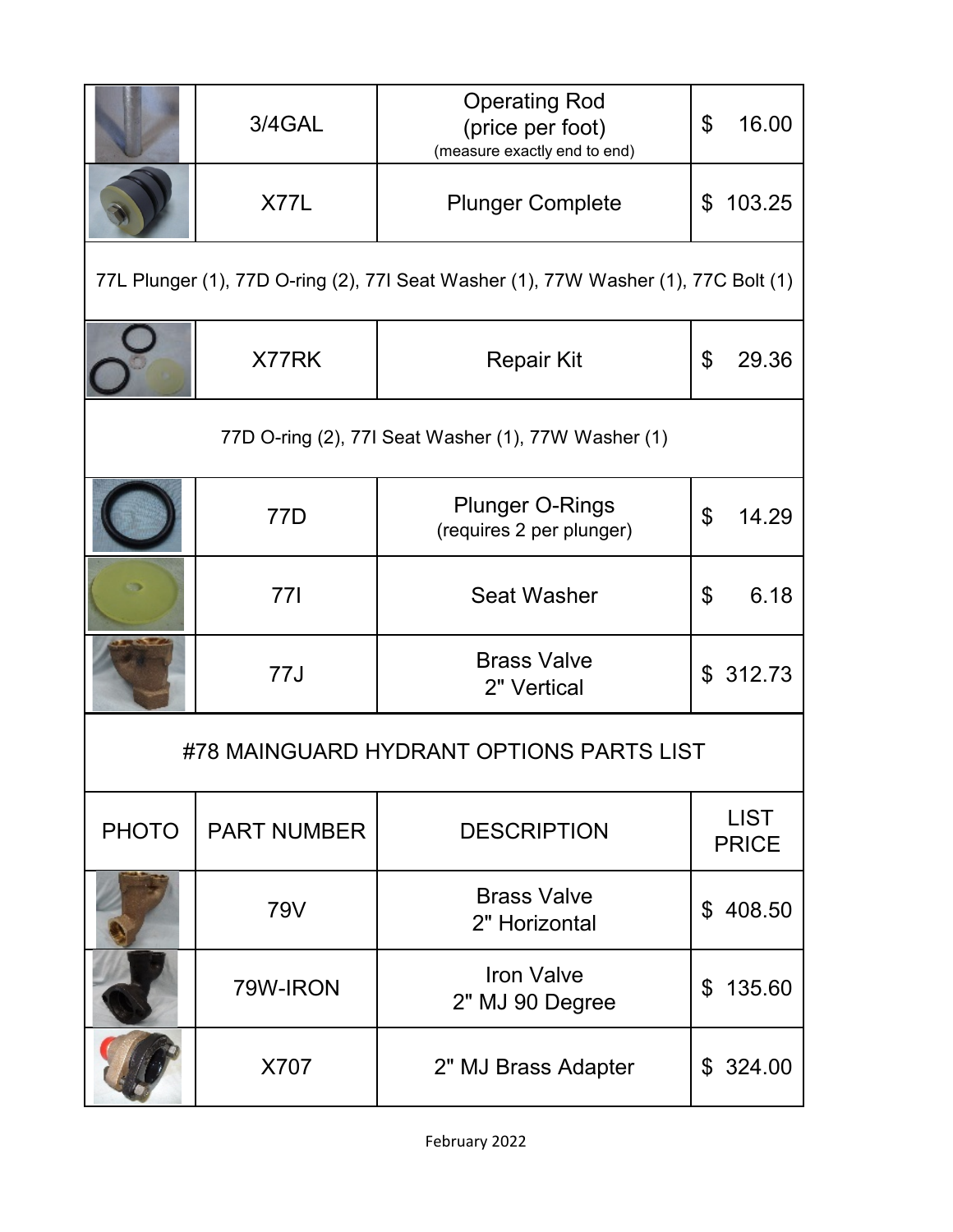| 707 2" Brass MJ Adapter (1), 2MJG Gland (1), 2TG 2" Transition Gasket, CORTEN<br>MJ Bolt and Nut (2)                              |                                                                                                                                         |                                                                         |    |                             |
|-----------------------------------------------------------------------------------------------------------------------------------|-----------------------------------------------------------------------------------------------------------------------------------------|-------------------------------------------------------------------------|----|-----------------------------|
|                                                                                                                                   | 77A                                                                                                                                     | <b>Coupling for Vertical Outlet</b><br>(Green - Specify color on order) | \$ | 26.13                       |
|                                                                                                                                   | 85LHW                                                                                                                                   | Long Handle Wrench                                                      |    | \$125.00                    |
|                                                                                                                                   | $X77EXT-##$<br>(Part number X77EXT-6<br>for 6" extension, X77EXT<br>12 for 12" extension,<br>X77EXT-18 for 18"<br>extension, and so on) | Hydrant extension -<br>Price for first 6"                               | \$ | 88.00                       |
|                                                                                                                                   |                                                                                                                                         | Price for each additional 6"<br>(Specify Green on order)                | \$ | 32.00                       |
| 2P Exterior Pipes, 3/4GAL Operating Rod, 3/4C Coupling (1), 77A Coupling (1), 77F<br>Neck (2), 629A-B-SS Bolt (2), 857 Gasket (1) |                                                                                                                                         |                                                                         |    |                             |
| ADDITIONAL NOZZLE OPTION REPAIR PARTS CAN BE FOUND ON THE<br><b>TRUFLO #TF200 PARTS PRICE LIST</b>                                |                                                                                                                                         |                                                                         |    |                             |
| #78 MAINGUARD HYDRANT OLD STYLE PARTS LIST                                                                                        |                                                                                                                                         |                                                                         |    |                             |
| <b>PHOTO</b>                                                                                                                      | <b>PART NUMBER</b>                                                                                                                      | <b>DESCRIPTION</b>                                                      |    | <b>LIST</b><br><b>PRICE</b> |
|                                                                                                                                   | X4A                                                                                                                                     | Old Style Slotted Top Screw<br>Complete                                 |    | \$122.50                    |
| 4A Screw (1), 77M O-ring (1)<br>NOTE: USED APRIL 1995 TO JANUARY 2012                                                             |                                                                                                                                         |                                                                         |    |                             |
|                                                                                                                                   | X621                                                                                                                                    | <b>Brass Packing Nut Complete</b>                                       | \$ | 90.34                       |
| 621 Packing Nut (1), 77MG Gasket (1)<br>NOTE: USED APRIL 1995 TO JANUARY 2012                                                     |                                                                                                                                         |                                                                         |    |                             |